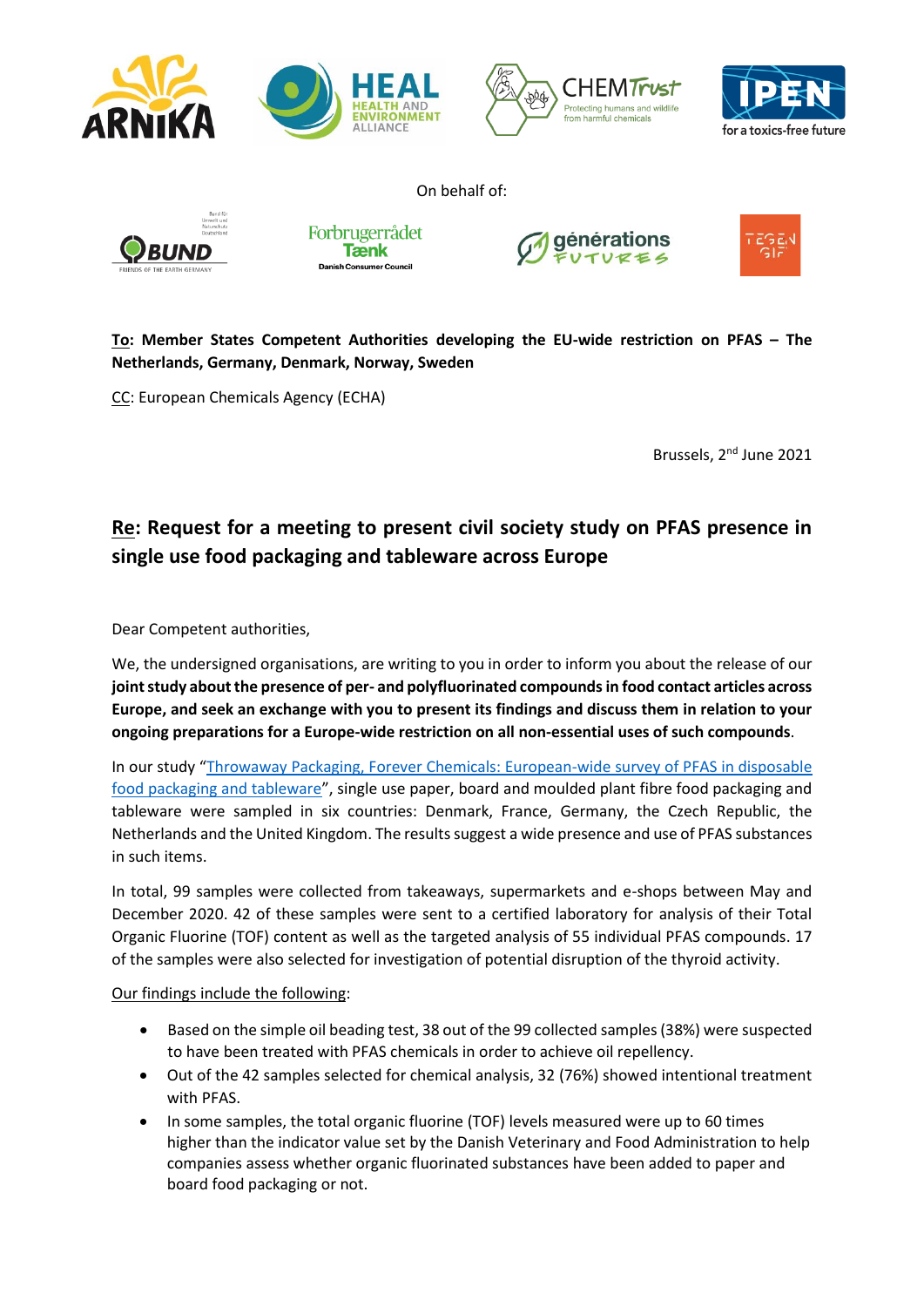- Traces of PFAS were detected in all of the 42 samples selected for lab analysis, even samples not intentionally treated with PFAS.
- 99% of the organic fluorine present in selected samples were not captured by the laboratory's compound-specific analysis of 55 PFAS, making it impossible to identify the present PFAS compounds with certainty.
- The PFAS present in some of the samples analysed showed the potential to impair thyroid activity, warranting further investigation of potential endocrine disrupting properties.
- The highest concentrations were consistently found in moulded plant fibre products, which are often advertised as biodegradable or compostable and are getting increasingly popular to replace single use plastic items.
- In Denmark, none of the sampled McDonald's French fries' bags exhibited any PFAS treatment – in contrast to samples of the exact same items in other countries, for instance the Czech Republic and the United Kingdom. This shows the success of the Danish regulatory effort on PFAS and the related swift adaptation from market players to find safe substitutes. However, this also highlights the lack of harmonised protection for citizens across the Europe.

Because all PFAS compounds are very persistent, their widespread presence in disposable items produced in high volumes and with a very high turnover rate, our findings are very worrying. They contribute to an accelerating trend of PFAS accumulation in our environment, which endangers human health and wildlife as well as the achievement of a clean circular economy.

In our view, PFAS treatment in food packaging and tableware is a typical illustration of uses that are not necessary and can be substituted – either through safer treatment of disposable packaging or through the mainstreaming of collection and reuse systems of durable food containers in the food distribution sector.

**In the context of your preparatory work for the development of a Europe-wide restriction on all the non-essential uses of PFAS, we urge you to include the full range of PFAS chemicals, including fluorinated polymers, and to guarantee that disposable food packaging and tableware are covered within the scope of the future restriction.** 

**We would welcome the opportunity to present our findings more in details and hold an exchange with you on their basis. Therefore, we would like to invite you to an online meeting in June or July, at your best convenience.** 

We thank you for considering our findings and our request for a meeting, and we look forward to exchanging with you.

Yours sincerely,

Genon K. Jensen **Genon K. Jensen Health and Environment Alliance (HEAL) Arnika**

J. Mule

Executive Director Executive Director, Toxics and Waste Programme